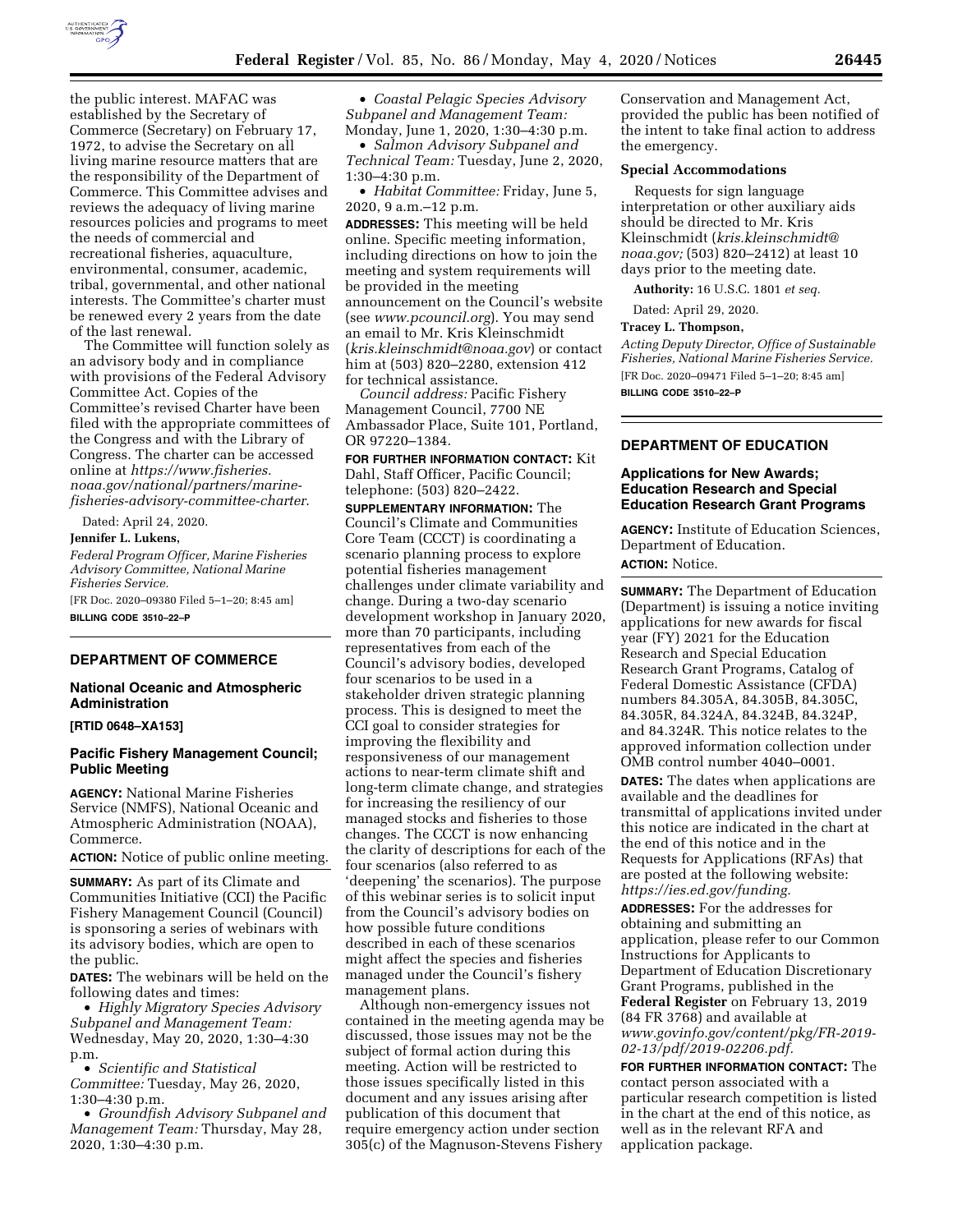If you use a telecommunications device for the deaf (TDD) or a text telephone (TTY), call the Federal Relay Service (FRS), toll free, at 1–800–877– 8339.

## **SUPPLEMENTARY INFORMATION:**

## **Full Text of Announcement**

#### **I. Funding Opportunity Description**

*Purpose of Program:* In awarding these grants, the Institute of Education Sciences (IES) intends to provide national leadership in expanding knowledge and understanding of (1) developmental and school readiness outcomes for infants and toddlers with or at risk for a disability, (2) education outcomes for all learners from early childhood education through postsecondary and adult education, and (3) employment and wage outcomes when relevant (such as for those engaged in career and technical, postsecondary, or adult education). The IES research grant programs are designed to provide interested individuals and the general public with reliable and valid information about education practices that support learning and improve academic achievement and access to education opportunities for all learners. These interested individuals include parents, educators, learners, researchers, and policymakers. In carrying out its grant programs, IES provides support for programs of research in areas of demonstrated national need.

*Competitions in This Notice:* IES is announcing eight research competitions through two of its centers:

The IES National Center for Education Research (NCER) is annoucing four competitions—one competition in each of the following areas: Education research; education research training; education research and development centers; and systematic replication in education.

The IES National Center for Special Education Research (NCSER) is announcing four competitions—one competition in each of the following areas: Special education research; special education research training; National Assessment of Educational Progress (NAEP) process data; and systematic replication in special education.

### *NCER Competitions*

*The Education Research Competition.*  Under this competition, NCER will consider only applications that address one of the following topics:

• Career and Technical Education.

• Civics Education and Social Studies.

• Cognition and Student Learning.

• Early Learning Programs and Policies.

- Effective Instruction.
- English Learners.
- Improving Education Systems.
- Postsecondary and Adult
- Education.
- Literacy.
- Science, Technology, Engineering,
- and Mathematics (STEM) Education. • Social and Behavioral Context for Academic Learning.

*The Research Training Programs in the Education Sciences Competition.*  Under this competition, NCER will consider only applications that address one of the following topics:

• Pathways to the Education Sciences Research Training Program.

• Postdoctoral Research Training Program in the Education Sciences.

• Methods Training for Education Researchers.

*The Education Research and Development Centers Competition.*  Under this competition, NCER will consider only applications that address the following topic:

• Improving Teaching and Learning in Postsecondary Institutions.

*Research Grants Focused on Systematic Replication.* Under this competition, NCER will consider only applications that address identifying what works in education through systematic replication.

## *NCSER Competitions*

*The Special Education Research Competition.* Under this competition, NCSER encourages a broad range of research including studies that may have more than one research focus (such as reading and behavior) and may focus broadly on students with disabilities or on a particular disability (such as autism spectrum disorders). Applicants should identify their primary focus of research from one of the following topics:

- Cognition and Student Learning. • Early Intervention and Early
- Learning.
- Educators and School-Based Service Providers.

• Families of Children with Disabilities.

- Reading, Writing, and Language.
- Science, Technology, Engineering, and Mathematics (STEM).

• Social, Emotional, and Behavioral Competence.

- Systems, Policy, and Finance.
- Transition to Postsecondary

Education, Career, and/or Independent Living.

*The Research Training Programs in Special Education Competition.* Under this competition, NCSER will consider only applications that address one of the following two topics:

• Early Career Development and Mentoring.

• Methods Training for Special Education Research.

*Research Grants Focused on NAEP Process Data for Learners with Disabilities.* Under this competition, NCSER will consider only applications using the restricted-use data, including the NAEP process data, from the 2017 eighth-grade NAEP mathematics assessment to examine outcomes for students with disabilities.

*Research Grants Focused on Systematic Replication.* Under this competition, NCSER will consider only applications that address identifying what works in special education through systematic replication.

*Exemption from Proposed Rulemaking:* Under section 191 of the Education Sciences Reform Act, 20 U.S.C. 9581, IES is not subject to section 437(d) of the General Education Provisions Act, 20 U.S.C. 1232(d), and is therefore not required to offer interested parties the opportunity to comment on priorities, selection criteria, definitions, and requirements.

*Program Authority:* 20 U.S.C. 9501 *et seq.* 

*Applicable Regulations:* (a) The Education Department General Administrative Regulations in 34 CFR parts 77, 81, 82, 84, 86, 97, 98, and 99. In addition, the regulations in 34 CFR part 75 are applicable, except for the provisions in 34 CFR 75.100, 75.101(b), 75.102, 75.103, 75.105, 75.109(a), 75.200, 75.201, 75.209, 75.210, 75.211, 75.217(a)–(c), 75.219, 75.220, 75.221, 75.222, 75.230, and 75.708. (b) The Office of Management and Budget Guidelines to Agencies on Governmentwide Debarment and Suspension (Nonprocurement) in 2 CFR part 180, as adopted and amended as regulations of the Department in 2 CFR part 3485. (c) The Uniform Administrative Requirements, Cost Principles, and Audit Requirements for Federal Awards in 2 CFR part 200, as adopted and amended as regulations of the Department in 2 CFR part 3474.

**Note:** The regulations in 34 CFR part 86 apply to institutions of higher education only.

**Note:** The open licensing requirement in 2 CFR 3474.20 does not apply for this competition.

#### **II. Award Information**

*Types of Awards:* Discretionary grants and cooperative agreements.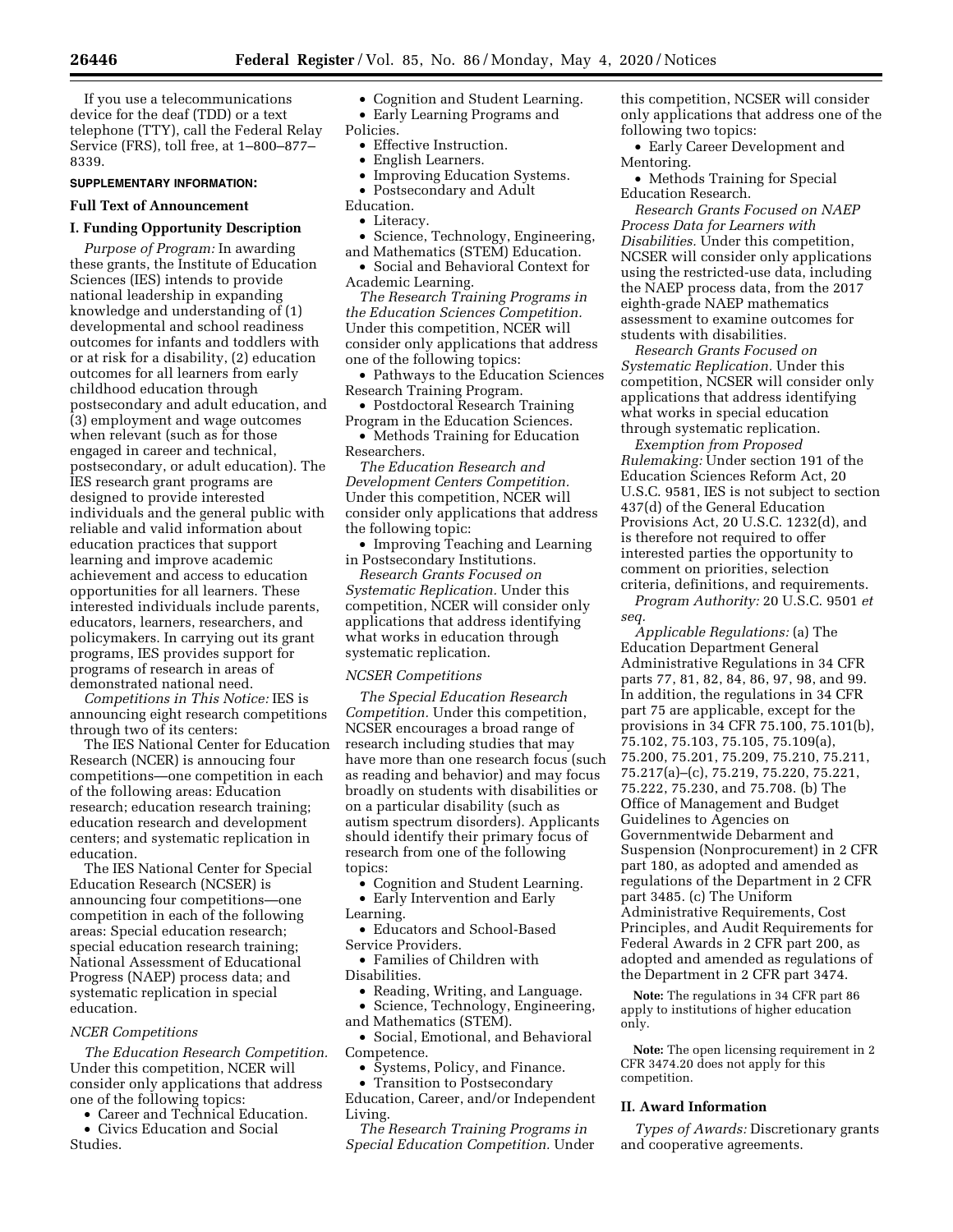*Fiscal Information:* Although Congress has not yet enacted an appropriation for FY 2021, IES is inviting applications for these competitions now so that applicants can have adequate time to prepare their applications. The actual level of funding, if any, depends on final congressional action. In addition, the level of available funding may depend on IES provision of additional support for ongoing grants that have been affected by COVID–19. IES may announce additional competitions later in 2020.

*Estimated Range of Awards:* See chart at the end of this notice. The size of the awards will depend on the scope of the projects proposed.

*Estimated Number of Awards:* The number of awards made under each competition will depend on the quality of the applications received for that competition, the availability of funds, and the following limits on awards for specific competitions and topics set by IES.

IES may waive any of the following limits on awards for a specific competition or topic in the special case that the peer review process results in a tie between two or more grant applications, making it impossible to adhere to the limits without funding only some of the equally ranked applications. In that case, IES may make a larger number of awards to include all applications of the same rank.

For NCER's Research Training Programs in the Education Sciences competition, we intend to fund up to five grants under the Pathways to the Education Sciences Research Training Program topic. However, should funding be available, we may consider making additional awards to highquality applications that remain unfunded after five awards are made.

For NCER's Education Research and Development Center competition, we intend to fund up to one grant. However, should funding be available, we may consider making additional awards to high-quality applications that remain unfunded after one award is made.

For NCSER's Research Training Programs in Special Education, under the Methods Training for Special Education Research topic we will not fund training in single-case design and we intend to fund only one grant for training programs focused on any particular method. However, should funding be available, we may consider making awards to more than one highquality application focused on a particular method.

For all competitions, contingent on the availability of funds and the quality of applications, we may make additional awards in FY 2022 from the list of highly-rated unfunded applications from the FY 2021 competitions.

**Note:** The Department is not bound by any estimates in this notice.

*Project Period:* See chart at the end of this notice.

#### **III. Eligibility Information**

1. *Eligible Applicants:* Applicants that have the ability and capacity to conduct scientifically valid research are eligible to apply. Eligible applicants include, but are not limited to, nonprofit and forprofit organizations and public and private agencies and institutions of higher education, such as colleges and universities.

2. *Cost Sharing or Matching:* These programs do not require cost sharing or matching.

3. *Subgrantees:* Under 34 CFR 75.708(b) and (c) a grantee under this competition may award subgrants—to directly carry out project activities described in its application—to the following types of entities: Nonprofit and for-profit organizations and public and private agencies and institutions of higher education. The grantee may award subgrants to entities it has identified in an approved application.

## **IV. Application and Submission Information**

1. *Application Submission Instructions:* Applicants are required to follow the Common Instructions for Applicants to Department of Education Discretionary Grant Programs, published in the **Federal Register** on February 13, 2019 (84 FR 3768) and available at *[www.govinfo.gov/content/](http://www.govinfo.gov/content/pkg/FR-2019-02-13/pdf/2019-02206.pdf)  [pkg/FR-2019-02-13/pdf/2019-02206.pdf,](http://www.govinfo.gov/content/pkg/FR-2019-02-13/pdf/2019-02206.pdf)*  which contain requirements and information on how to submit an application.

2. *Other Information:* Information regarding program and application requirements for the competitions will be contained in the currently available IES Application Submission Guide and in the NCER and NCSER RFAs, which will be available on or before May 30, 2020 on the IES website at: *[https://](https://ies.ed.gov/funding/) [ies.ed.gov/funding/.](https://ies.ed.gov/funding/)* The dates on which the application packages for these competitions will be available are indicated in the chart at the end of this notice.

3. *Content and Form of Application Submission:* Requirements concerning the content of an application are contained in the RFA for the specific competition. The forms that must be

submitted are in the application package for the specific competition.

4. *Submission Dates and Times:* The deadline date for transmittal of applications for each competition is indicated in the chart at the end of this notice and in the RFAs for the competitions.

We do not consider an application that does not comply with the deadline requirements.

5. *Intergovernmental Review:* These competitions are not subject to Executive Order 12372 and the regulations in 34 CFR part 79.

6. *Funding Restrictions:* We reference regulations outlining funding restrictions in the *Applicable Regulations* section of this notice.

#### **V. Application Review Information**

1. *Selection Criteria:* For all of its grant competitions, IES uses selection criteria based on a peer review process that has been approved by the National Board for Education Sciences. The Peer Review Procedures for Grant Applications can be found on the IES website at *[https://ies.ed.gov/director/](https://ies.ed.gov/director/sro/peer_review/application_review.asp) sro/peer*\_*[review/application](https://ies.ed.gov/director/sro/peer_review/application_review.asp)*\_*review.asp.* 

For the 84.305A, 84.324A, 84.324P, 84.305R, and 84.324R competitions, peer reviewers will be asked to evaluate the significance of the application, the quality of the research plan, the qualifications and experience of the personnel, the resources of the applicant to support the proposed activities, and the quality of the dissemination history and dissemination plan. These criteria are described in greater detail in the RFAs.

For the 84.305B competition, peer reviewers for the pathways and postdoctoral training programs will be asked to evaluate the significance of the application, the quality of the research training plan, the qualifications and experience of the personnel, and the resources of the applicant to support the proposed activities. For the 84.305B and 84.324B competitions, peer reviewers for the methods training programs will be asked to evaluate the significance of the application, the quality of the research training plan, the qualifications and experience of the personnel, the resources of the applicant to support the proposed activities, and the quality of the dissemination plan. For the 84.324B competition, peer reviewers for the early career development and mentoring program will be asked to evaluate the significance of the application, the quality of the research plan, the quality of the career development plan, the qualifications and experience of the personnel, the resources of the applicant to support the proposed activities, and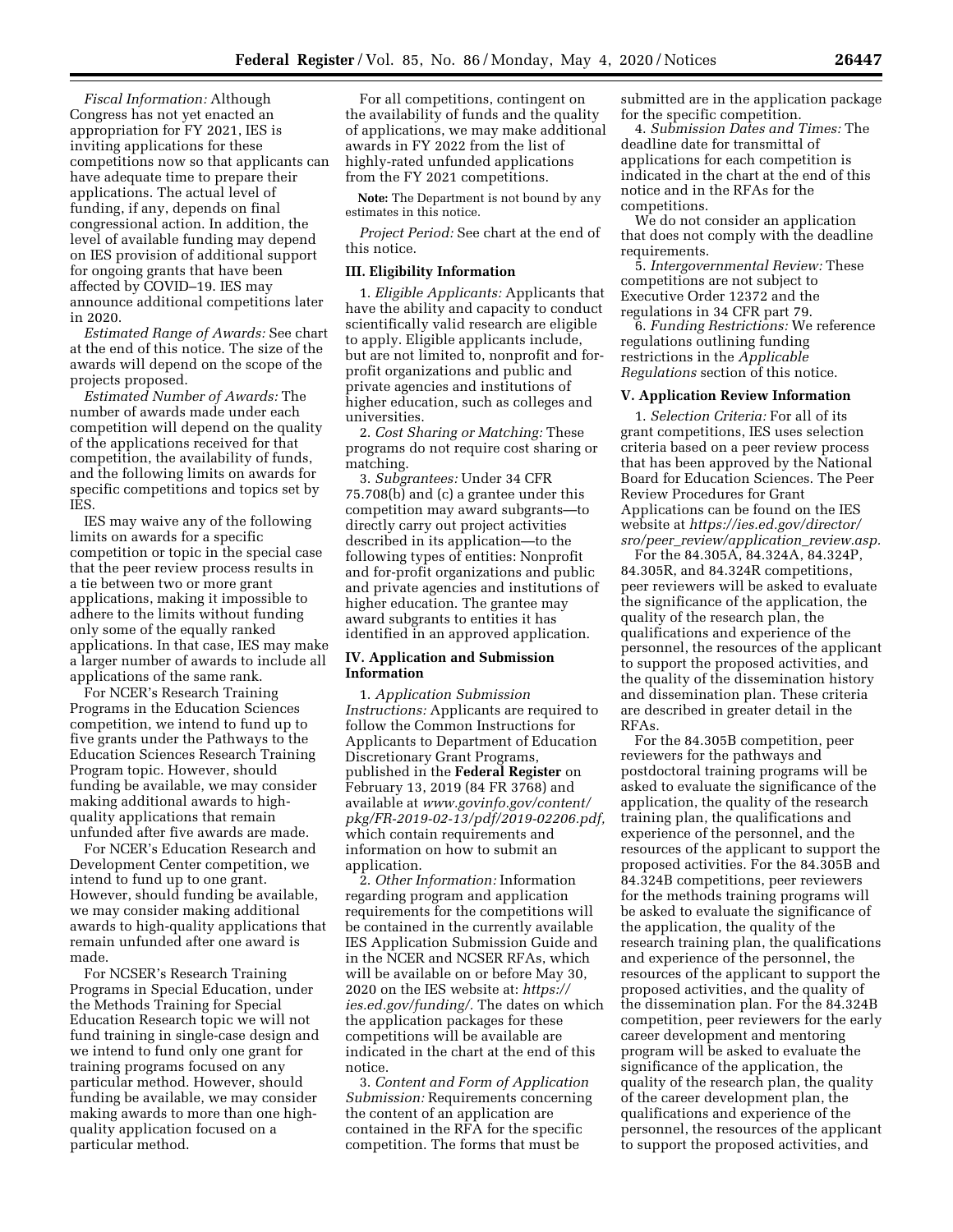the quality of the dissemination plan.

These criteria are described in greater detail in the RFA.

For the 84.305C competition, peer reviewers will be asked to evaluate the significance of the application, the quality of the research plan for the focused program of research, the quality of the plans for other center activities, the quality of the management and institutional resources, and the qualifications and experience of the personnel. These criteria are described in greater detail in the RFA.

For all IES competitions, applications must include budgets no higher than the relevant maximum award as set out in the relevant RFA. IES will not make an award exceeding the maximum award amount as set out in the relevant RFA.

2. *Review and Selection Process:* We remind potential applicants that in reviewing applications in any discretionary grant competition, IES may consider, under 34 CFR 75.217(d)(3), the past performance of the applicant in carrying out a previous award, such as the applicant's use of funds, achievement of project objectives, compliance with the IES policy regarding public access to research, and compliance with grant conditions. IES may also consider whether the applicant failed to submit a timely performance report or submitted a report of unacceptable quality.

In addition, in making a competitive grant award, IES also requires various assurances including those applicable to Federal civil rights laws that prohibit discrimination in programs or activities receiving Federal financial assistance from the Department (34 CFR 100.4, 104.5, 106.4, 108.8, and 110.23).

3. *Risk Assessment and Specific Conditions:* Consistent with 2 CFR 200.205, before awarding grants under these competitions, the Department conducts a review of the risks posed by applicants. Under 2 CFR 3474.10, IES may impose specific conditions and, in appropriate circumstances, high-risk conditions on a grant if the applicant or grantee is not financially stable; has a history of unsatisfactory performance; has a financial or other management system that does not meet the standards in 2 CFR part 200, subpart D; has not fulfilled the conditions of a prior grant; or is otherwise not responsible.

4. *Integrity and Performance System:*  If you are selected under this competition to receive an award that over the course of the project period may exceed the simplified acquisition threshold (currently \$250,000), under 2 CFR 200.205(a)(2) we must make a judgment about your integrity, business

ethics, and record of performance under Federal awards—that is, the risk posed by you as an applicant—before we make an award. In doing so, we must consider any information about you that is in the integrity and performance system (currently referred to as the Federal Awardee Performance and Integrity Information System (FAPIIS)), accessible through the System for Award Management. You may review and comment on any information about yourself that a Federal agency previously entered and that is currently in FAPIIS.

Please note that, if the total value of your currently active grants, cooperative agreements, and procurement contracts from the Federal Government exceeds \$10,000,000, the reporting requirements in 2 CFR part 200, Appendix XII, require you to report certain integrity information to FAPIIS semiannually. Please review the requirements in 2 CFR part 200, Appendix XII, if this grant plus all the other Federal funds you receive exceed \$10,000,000.

## **VI. Award Administration Information**

1. *Award Notices:* If your application is successful, we notify your U.S. Representative and U.S. Senators and send you a Grant Award Notification (GAN); or we may send you an email containing a link to access an electronic version of your GAN. We may notify you informally, also.

If your application is not evaluated or not selected for funding, we notify you.

2. *Administrative and National Policy Requirements:* We identify administrative and national policy requirements in the application package and reference these and other requirements in the *Applicable Regulations* section of this notice.

We reference the regulations outlining the terms and conditions of an award in the *Applicable Regulations* section of this notice and include these and other specific conditions in the GAN. The GAN also incorporates your approved application as part of your binding commitments under the grant.

3. *Grant Administration:* Applicants should budget for an annual meeting of up to three days for project directors to be held in Washington, DC.

4. *Reporting:* (a) If you apply for a grant under one of the competitions announced in this notice, you must ensure that you have in place the necessary processes and systems to comply with the reporting requirements in 2 CFR part 170 should you receive funding under the competition. This does not apply if you have an exception under 2 CFR 170.110(b).

(b) At the end of your project period, you must submit a final performance report, including financial information, as directed by IES. If you receive a multiyear award, you must submit an annual performance report that provides the most current performance and financial expenditure information as directed by IES under 34 CFR 75.118. IES may also require more frequent performance reports under 34 CFR 75.720(c). For specific requirements on reporting, please go to *[www.ed.gov/](http://www.ed.gov/fund/grant/apply/appforms/appforms.html) [fund/grant/apply/appforms/](http://www.ed.gov/fund/grant/apply/appforms/appforms.html) [appforms.html.](http://www.ed.gov/fund/grant/apply/appforms/appforms.html)* 

5. *Performance Measures:* To evaluate the overall success of its education research and special education research grant programs, IES annually assesses the percentage of projects that result in peer-reviewed publications and the number of IES-supported interventions with evidence of efficacy in improving learner education outcomes. In addition, NCSER annually assesses the number of newly developed or modified interventions with evidence of promise for improving learner education outcomes. School readiness outcomes include pre-reading, reading, prewriting, early mathematics, early science, and social-emotional skills that prepare young children for school. Student academic outcomes include learning and achievement in academic content areas, such as reading, writing, math, and science, as well as outcomes that reflect students' successful progression through the education system, such as course and grade completion; high school graduation; and postsecondary enrollment, progress, and completion. Social and behavioral competencies include social and emotional skills, attitudes, and behaviors that are important to academic and post-academic success. Additional education outcomes for students with or at risk of a disability (as defined in the relevant RFA) include developmental outcomes for infants and toddlers (birth to age three) pertaining to cognitive, communicative, linguistic, social, emotional, adaptive, functional, or physical development; and developmental and functional outcomes that improve education outcomes, transition to employment, independent living, and postsecondary education for students with disabilities.

6. *Continuation Awards:* In making a continuation award under 34 CFR 75.253, IES considers, among other things: Whether a grantee has made substantial progress in achieving the goals and objectives of the project; whether the grantee has expended funds in a manner that is consistent with its approved application and budget;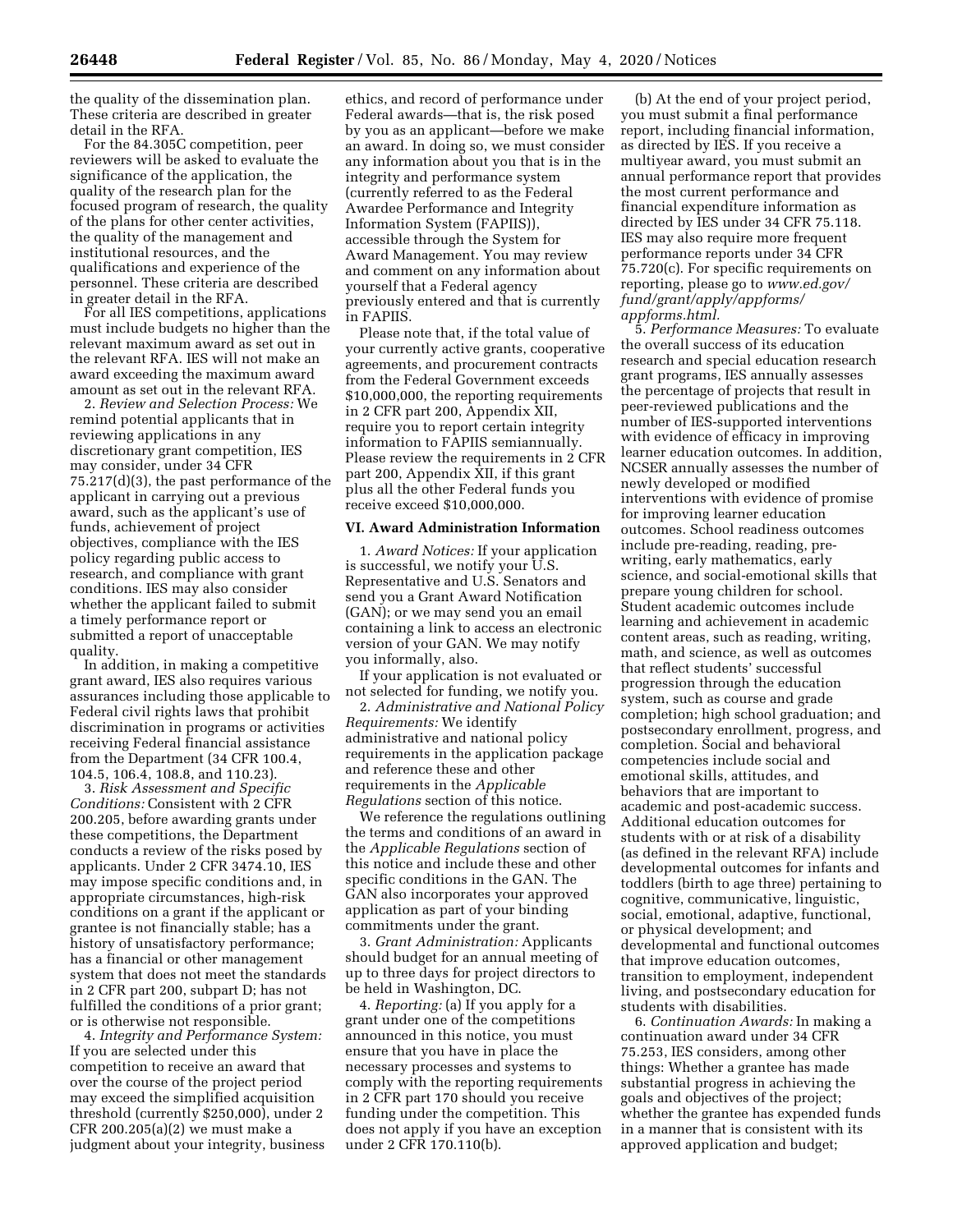whether a grantee is in compliance with the IES policy regarding public access to research; and if IES has established performance measurement requirements, whether the grantee has met the performance targets in the grantee's approved application.

In making a continuation award, IES also considers whether the grantee is operating in compliance with the assurances in its approved application, including those applicable to Federal civil rights laws that prohibit discrimination in programs or activities receiving Federal financial assistance from the Department (34 CFR 100.4, 104.5, 106.4, 108.8, and 110.23).

## **VII. Other Information**

*Accessible Format:* Individuals with disabilities can obtain this document and a copy of the RFA in an accessible format (*e.g.,* braille, large print, audiotape, or compact disc) on request to the appropriate program contact person listed in the chart at the end of this notice.

*Electronic Access to This Document:*  The official version of this document is the document published in the **Federal Register**. You may access the official edition of the **Federal Register** and the Code of Federal Regulations at *[www.govinfo.gov.](http://www.govinfo.gov)* At this site you can view this document, as well as all other

documents of this Department published in the **Federal Register**, in text or Portable Document Format (PDF). To use PDF you must have Adobe Acrobat Reader, which is available free at the site.

You may also access documents of the Department published in the **Federal Register** by using the article search feature at *[www.federalregister.gov.](http://www.federalregister.gov)*  Specifically, through the advanced search feature at this site, you can limit your search to documents published by the Department.

## **Mark Schneider,**

*Director, Institute of Education Sciences.* 

| CFDA No. and name                                                                                                                                                                                                                                                                                                                                                                                                                              | Application<br>package<br>available | Deadline for<br>transmittal of<br>applications | Estimated range of<br>awards | Project period | For further information<br>contact                |  |  |  |  |
|------------------------------------------------------------------------------------------------------------------------------------------------------------------------------------------------------------------------------------------------------------------------------------------------------------------------------------------------------------------------------------------------------------------------------------------------|-------------------------------------|------------------------------------------------|------------------------------|----------------|---------------------------------------------------|--|--|--|--|
| <b>National Center for Education Research (NCER)</b>                                                                                                                                                                                                                                                                                                                                                                                           |                                     |                                                |                              |                |                                                   |  |  |  |  |
| • Career and Technical Education.<br>• Civics Education and Social Studies.<br>• Cognition and Student Learning.<br>• Early Learning Programs and Policies.<br><b>Effective Instruction.</b><br>• English Learners.<br>• Improving Education Systems.<br>• Postsecondary and Adult Education.<br>• Literacy.<br>Science, Technology, Engineering, and Mathe-<br>matics Education.<br>• Social and Behavioral Context for Academic<br>Learning. | 6/11/20                             | 8/20/20                                        | $$100,000$ to \$760,000      | Up to 5 years  | Erin Higgins,<br>Erin.Higgins@ed.gov.             |  |  |  |  |
| 84.305B Research Training Programs in the Edu-<br>cation Sciences.<br>• Pathways to the Education Sciences Research<br>Training Program.<br>• Postdoctoral Research Training Program in the<br><b>Education Sciences.</b><br>• Methods Training for Education Researchers.                                                                                                                                                                     | 6/11/20                             | 8/20/20                                        | $$100,000$ to $$312,000$     | Up to 5 years  | Katina Stapleton,<br>Katina.Stapleton@<br>ed.gov. |  |  |  |  |
| 84.305C Education Research and Development<br>Centers.<br>Improving Teaching and Learning in Postsec-<br>ondary Institutions.                                                                                                                                                                                                                                                                                                                  | 6/11/20                             | 8/20/20                                        | \$1,000,000 to \$2,000,000   | Up to 5 years  | Meredith Larson,<br>Meredith.Larson@<br>ed.gov.   |  |  |  |  |
| 84.305R Research Grants Focused on Systematic<br>Replication.                                                                                                                                                                                                                                                                                                                                                                                  | 6/11/20                             | 8/20/20                                        | \$400,000 to \$900,000       | Up to 5 years  | Christina Chhin,<br>Christina.Chhin@<br>ed.gov.   |  |  |  |  |

| <b>National Center for Special Education Research (NCSER)</b> |         |  |                                                                           |  |                  |  |  |  |
|---------------------------------------------------------------|---------|--|---------------------------------------------------------------------------|--|------------------|--|--|--|
| Cognition and Student Learning.                               | 6/11/20 |  | $8/20/20$   \$100,000 to \$760,000    Up to 5 years    Jacquelyn Buckley, |  | Jacquelyn.Buckle |  |  |  |

| • Cognition and Student Learning.                                                                     |         |         |                          |                        | Jacquelyn.Buckley@<br>ed.gov.                     |
|-------------------------------------------------------------------------------------------------------|---------|---------|--------------------------|------------------------|---------------------------------------------------|
| ■ Early Intervention and Early Learning.<br><b>Educators and School-Based Service Pro-</b><br>viders. |         |         |                          |                        |                                                   |
| ■ Families of Children with Disabilities.                                                             |         |         |                          |                        |                                                   |
| Reading, Writing, and Language.<br>■ Science, Technology, Engineering, and Mathe-                     |         |         |                          |                        |                                                   |
| matics (STEM).                                                                                        |         |         |                          |                        |                                                   |
| Social, Emotional and Behavioral Competence.                                                          |         |         |                          |                        |                                                   |
| Systems, Policy, and Finance.                                                                         |         |         |                          |                        |                                                   |
| ■ Transition to Postsecondary Education, Career,<br>and/or Independent Living.                        |         |         |                          |                        |                                                   |
| 84.324B Research Training Programs in Special                                                         | 6/11/20 | 8/20/20 | $$100,000$ to $$266,000$ | Up to 4 years $\ldots$ | Katherine Taylor,                                 |
| Education.                                                                                            |         |         |                          |                        | Katherine.Taylor@                                 |
| ■ Early Career Development and Mentoring.<br>• Methods Training for Special Education Re-             |         |         |                          |                        | ed.gov.                                           |
| search.                                                                                               |         |         |                          |                        |                                                   |
| 84.324P Research Grants Focused on NAEP Proc-<br>ess Data for Learners with Disabilities.             | 6/11/20 | 8/20/20 | $$100,000$ to \$280,000  | Up to 2.5 years        | Sarah Brasiel.<br>Sarah.Brasiel@ed.gov.           |
| 84.324R Research Grants Focused on Systematic<br>Replication.                                         | 6/11/20 | 8/20/20 | \$400,000 to \$900,000   | Up to 5 years          | Katherine Taylor,<br>Katherine.Taylor@<br>ed.gov. |

\* These estimates are annual amounts.